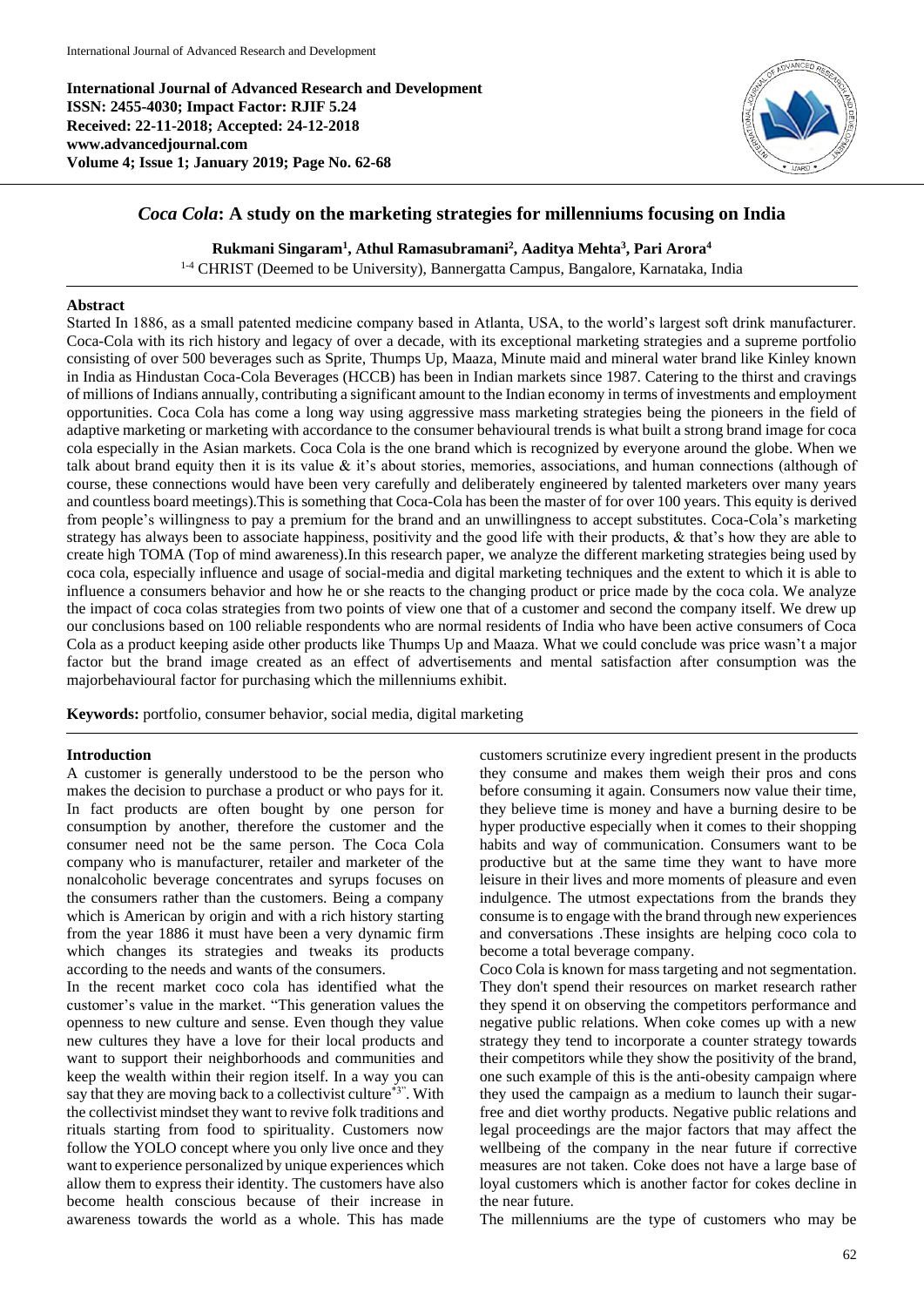absolutely loyal or absolutely unloyal to your product. They may love the product or they may hate it, there is a very less chance of them being neutral towards a brand. Peer pressure and word of mouth plays an important role but peer both of them combined lead to social media marketing. People see their friend post a picture with a new product and show the difference between how they were before the product and how they were after the product. This makes the person want to purchase the product and use it to get the same effect. In very simple terms we can state that the millenniums are very easily influenced, it's about how the product uses it to their advantage.

Coco-Cola has made use of this trait of the millenniums by catering specifically to their interests, like the add where they tweaked their packaging a bit by adding the name Bro or Friends etc. They even created an advertisement to support that idea where a boy and his father are traveling in a train and the father asks his son to accept his friend request on Facebook. But the boy is reluctant to accept his dad's friend request so the dad sets bait for his son with the coke and because the boy is craving for a sip of the  $\csc \circ - \cosh$  he accepts his dad's friend request on Facebook. At the end of the advertisement, the back of the coke bottle is shown with a tag that says, friends, while the son and dad are bickering in a friendly manner in the background.

"As Coco-Cola has realized the hunger the consumers have for the product and how they have become more health conscious in the recent times, it has decided to act upon the needs of the consumers by offering more beverages with natural attributes, fewer calories, anda functional benefit. Coca-Cola's portfolio now includes organic tea, coconut water, coffee, and many more products" \*7. It has made a conscious effort to reduce the amount of sugar people consume by decreasing the sizes of the bottles and cans as well as a product reformulation.

Coca Cola empathizes with the millenniums and their concern for their bodies by bringing out the diet coke which follows a niche marketing strategy rather than a mass marketing strategy because diet coke only caters to those who are extremely health conscious but still want the luxury of a fizzy drink in their constricted diets.

One of the marketing strategies that coca- cola gives utmost importance to is the one brand approach unlike companies like Hindustan Unilever. This strategy is where they use a single brand for all the variants and reinforce the fact that people can enjoy coke as per their choice and preference.

As the market keeps changing the products must be in line with these changes. Coca-cola has been serving the consumers for more than four generations along with their retailers who are helping the consumers to change the way they shop and interact with the brand. Coca- Cola began with the mom and pop stores which compete in terms of relationships and proximity. These account for a significant share of all the retail trade globally. As time went by it led to the emergence of larger stores which competed in terms of variety and value. When we look at the current scenario the era of technology we can find everything we want at the whisk of our hand. This allows the shoppers to operate seamlessly across and between all stores.

The changes in the market scenario provide Coca Cola the opportunity to create a stronger relationship with their retail customers who are currently a click away from their desire for our product.

### **Objectives**

The objectives of this paper are twofold. First, we outline the marketing strategies of Coca-Cola which consist of current and upcoming social media marketing trends among the millenniums. We will also look at how Coca-Cola is highlighting its product and using the brand name it has built for itself as a competitive advantage. Secondly, we outline the characteristics and consumer behavior pattern with Coca-Cola being the company of our focus. We look at the consumers perspective and the effectiveness of Coca-Cola's marketing strategies.

### **Hypothesis**

**Hypothesis 1:** Is social media marketing the best source of marketing for Coca-Cola?

Ho – Social media marketing is the best way of marketing for Coca-Cola.

HA – Social media marketing is not the best way of marketing for coca-cola.

**Hypothesis 2:** Consumer Satisfaction with the brand has direct relationship with price of the product? S

Ho- Consumer Satisfaction does have a direct relationship with the price of the product.

HA- Consumer Satisfaction does not have a direct relationship with price of the product.

**Hypothesis 3:** Does the age have a significant impact on the consumption of Coca-Cola?

Ho- Age does have a significant impact on the consumption of Coca-Cola.

HA-Age does not have a significant impact on the consumption of Coca-Cola.

### **The scope of the study**

The study claims the effective impact of the unconventional yet creative marketing strategies adopted by Coca-Cola segmented towards the Indian market and targeted towards the millennial whose ages range from 15-25 and positioned as a beverage suiting multiple occasions whether be it family gatherings or friendly outings. The study aims to create an equilibrium between the segmentation and targeting of different types of customers in a specific geographic location and expresses the effect of different types of marketing strategies on different types of customers subjected towards the manner in which the product, in this case,Coca-Cola, is positioned in the market. The study, thereby, also explains that the millennial are the targeted customers which are the most responsive individuals in the market for ideation beverages such as Coca Cola which is at the top of the industrial food chain as per customer preferences because of the popular brand image and the footfall that the company has.

### **Literature Reviews**

### **A study on customer satisfaction towards Coca Cola Company, Chennai – 2015 By K. Pavitra, Sangita Dasand A K Subramani.**

The author clearly mentions that the study is based on the Coca Cola Company with respect to customer satisfaction. Coca Cola began its global network in the 1920s where it changed its packaging from cans to plastic bottles, as well as diversifying into sports drinks, tea, and coffee. The author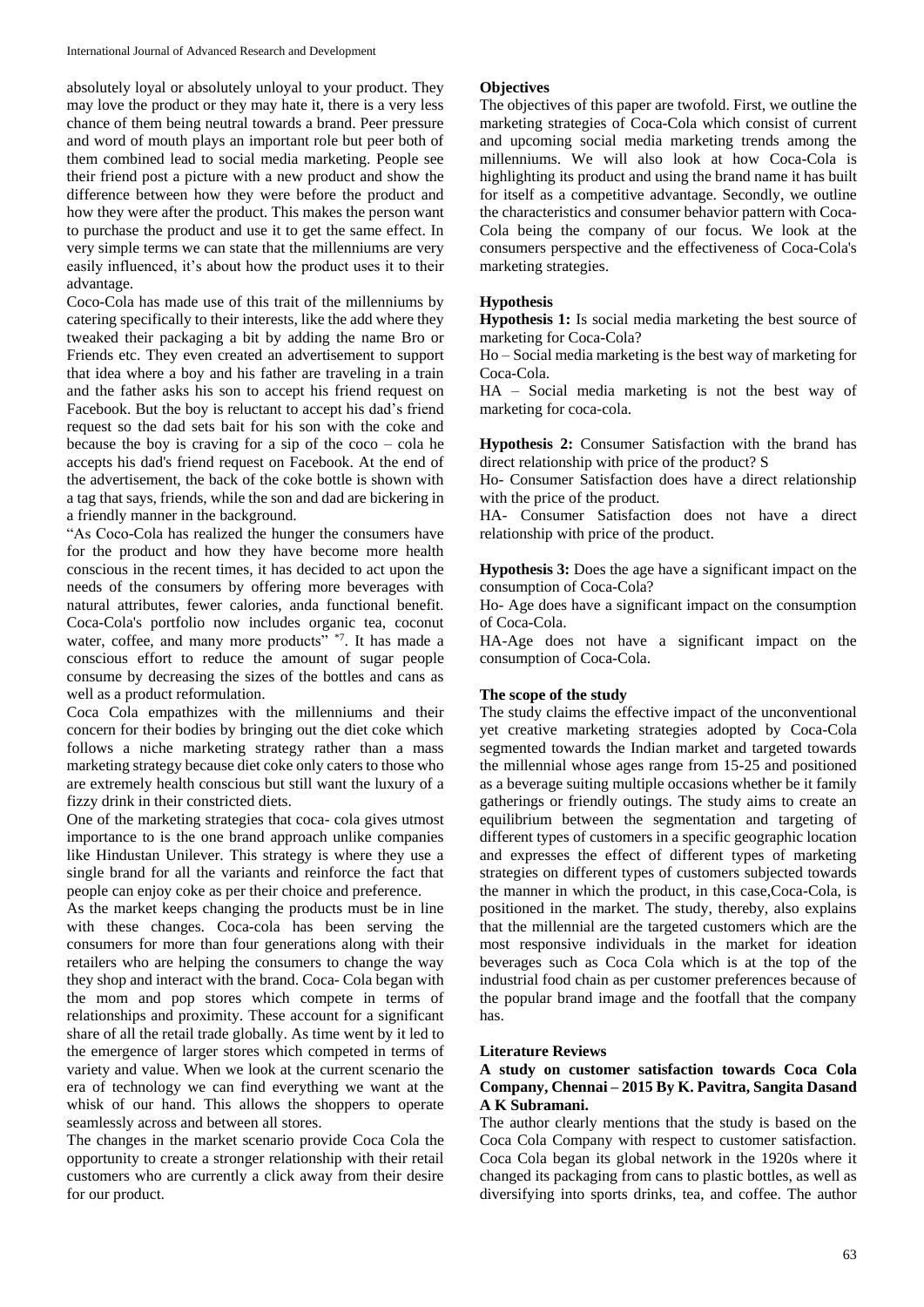further states that his objective in this study was to find consumer preference with respect to price, packaging, demographic variable, factors and the services rendered by the company. The author also mentions that this study lacks proper representatives of the population, the effect of dynamic market conditions, and a limited area of study (Chennai). After analyzing the samples it's been seen that there is no significant difference in gender with respect to consumer satisfaction but there is a significant difference with respect to the age groups. The author concludes by saying that most of the customers are satisfied and loyal towards Coca Cola Company.

## **Consumer Preference Coca-Cola versus PepsiCo – By: Abdul Munam Jamil Paracha, Muhammad Waqas, Ali Raza Khan and Sohaib Ahmed – 2012 Issue**

This study covers the comparative analysis of Coca-Cola and PepsiCo of the beverage industry of Pakistan who is also the leaders of the market. In the soft drinks market, there are two major players' Coca Cola and PepsiCo. In the market, PepsiCo is struggling with Coca-Cola to become dynamic and to be preferred by the younger age group. Coca-Cola has been witnessed by history 112 years back, it has its own bottling and canning operations and also offers a variety of products. But if we go back in history we can see that in the year 1984 PepsiCo was reconstructed to focus on its three businesses: soft drinks, snack foods, and restaurants when they entered the market initially. Pepsi and Coca Cola are offered in 150 countries all over the world. One of the founders of Coca-Cola also stated that it can cure many diseases such as a headache, impotence, and neurasthenia. According to the author, the methodology used for this paper is 'Simple Random Sampling' where 400 samples were taken into account and the targeted respondents were youngsters. After the results it's seen that Coca-Cola is more preferred by youngsters as they are more aware, the taste is very good with that they also have the brand name Coca-Cola due to its price, advertisement, promotion scheme and discount as the youngsters become loyal and prefer only one brand when the brand offers them availability convenience, popular brand ambassador. The importance of Coca-Cola that customers feel is that it fills their basic thirst. The author concludes that PepsiCo has to work harder to be a competitor of Coco-Cola and to remain a part of the market.

### **A Research paper on 'scope for horizontal expansion for Coca-Cola in upcountry region' – byd. b. bagul– december 2013 issue**

This paper talks about the horizontal expansion of Coca-Cola in the upcountry regions and its scope. It's also important for Coca-Cola as a market leader to take care of the needs and wants of the customers. The researchers also discuss that this paper focuses on activating new outlets for Coca-Cola, their selling and distribution function and retailers. They focus equally on the branding and equity aspects of Coca Cola. It's also been seen that there is a scope of expansion in rural areas as its still untapped by the leading companies and this can be done by creating brand awareness in these areas. The FMCG branch deals in a two-way system. The researcher talks about the horizontal expansion of Coca-Cola (amount of sales is increased by increasing the number of outlets) and outlet activation (through Acquisition, Retention, and Activation).

To find out accurate results, questionnaires, personal and records of the organization are used as a means of data collection. The results show that Coca-Cola is the most preferred beverage in the market whereas water and soda are the least preferred ones. Customers always look forward to different packaging of their favorite product, which also helps in increasing the sales and brand awareness, this also leads to the willingness of most of the outlets to keep Coca-Cola as their main product, but then, a hindrance in opening a new outlet is the unavailability of chilling capacity units. The author concludes that Coca Cola has been opened to new opportunities in terms of horizontal and vertical market and there is a large scope for market penetration in rural areas.

## **The Analytical Study of Decline in Sales of Coca-Cola Based on Customer's Inclination towards the Product – By Snehal Galande– August 2017 Issue**

This paper try's to find out possible reasons of decline in sales of Coca-Cola based on assumptions such as shifts towards healthier drinks, faulty distribution network, and lack of availability of availability of variants of the brand. In 2016, the sales of Coca-Cola declined due to growing health conscious and awareness of the customers. It's also important for Coca-Cola to treat Indian market cautiously as their US counterpart and bring in variation in their marketing and products here as well. In 2016 it's also seen that within carbonated beverages, smaller players such as Red Bull have expanded their market share and consumers have started seeking alternatives. After this, Coca-Cola had also come up with other variant products according to the customer preferences (Diet Coke, Sugar-less Coke), even then the customers are always waiting for products better than the existing ones. To find out the customer preferences a 'Descriptive Research Design' and 'Non-Probability Sampling' technique have been used where they surveyed 50 respondents. The results show that people consume Coca-Cola occasionally, they are health conscious, very few people prefer the taste, but there are people that would look for Coca-Cola's substitute. The author concludes that the shift of people to healthier drinks can be an advantage for Coca-Cola to introduce new products in the markets with a slight variation in taste.

### **Coca-Cola: International Business Strategy for Globalization–By: Michael Ba Banutu Gomez– November 2012 Issue**

This paper analyses the six effective global strategies that are necessary for firms to become successful while expanding in terms of differentiation, marketing, distribution, collaborative strategies, labor, management strategies, and diversification. The paper also focuses on Coca-Cola's operations in the USA, China, Belarus, Peru, and Morocco. Coca Cola has planned successfully in implementing strategies regardless of the country but didn't effectively utilize all of them in each of the above-mentioned countries. The market has seen Coca-Cola expanding internationally over the last 50 years. Talking about the international differentiation strategy, branding, cost leadership expand, successful positioning, advertising slogan and patriotic image of Coca-Cola in the market help it to maintain loyal customers in the USA. In China, Coca-Cola had to revise its name to attract the customers.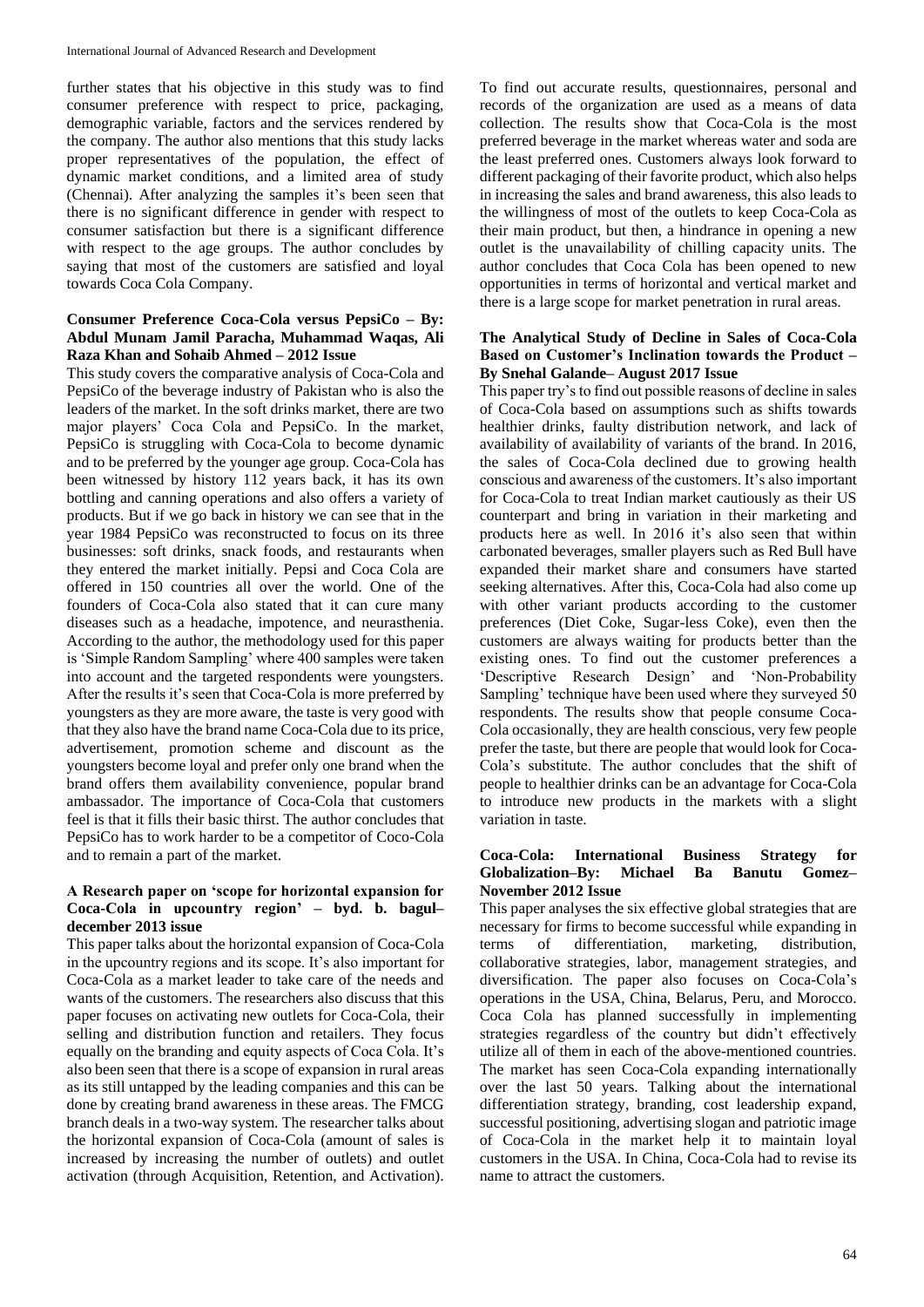Coming to Belarus, Coca-Cola had to guarantee the highest quality of its products. Coca-Cola used strong branding and employment excellence to enter markets in Peru. Social bonding, inspirational messages, and targeting small and rural towns, and investing in soccer teams were marketing techniques to enter Moroccan markets. Coca-Cola has also planned three frameworks (ethnocentric, polycentric and geocentric) to staff their international operations and become a prime leader in the international market. But then, Coca-Cola made few mistakes while planning its frameworks, which were: misunderstanding the new customer base and losing the means of original brands. But then to rectify these mistakes Coca-Cola launched different products in these different countries according to the authentic taste of customers there. In the end, the author concludes that Coca-Cola has succeeded in its planned strategies which was" think globally, act locally," especially focusing on local cultures and customs.

#### **Research Methods and Methodologies**

A total of 100 samples were selected from different populations belonging to the millennium category. They were different populations as they belong to different universities and various universities have various cultures followed that it impacts their buying strategies. For example, Christ (Deemed to be University) does not allow the students to drink coca- cola or any other fizzy drink for that matter in the campus. This will lead to students wanting to drink fizzy drinks even more as it is not something that is approved of by the management and being in the rebellious age the millenniums are currently residingin, it is a big driving factor. The samples have been collected in such a way that it was only distributed to the millenniums who drink coca- cola. We have used probability sampling and under this, the technique we have adapted is the stratified sampling technique where proportional sampling was used.

The sampling distribution strategy we have used is sampling distribution of the mean. The reason we have chosen this method is because it takes all the possible means of random samples of the given sample of the population in which its 100 in our case. When we used this method we were able to cover aspects of the central limits of the theorem. Since the sample size is 100, the curve will be more like a normal distribution curve, irrespective of the shape of the parent population. The parent population, in this case, would be the young and the middle ages people.

As the sample size remained 100 we didn't need to worry about the binomial distributions beginning to assume the characteristics of the normal distribution.

### **Findings**

The market research we conducted had 150 respondents in total out of which 50 respondents had to be removed as they did not give proper answers and so it could not be used to be a part of our analysis. Through this research, we have understood that coke has become like chai for Indians as 62.4% of the consumers drink Coca Cola at least once a week but the downside of this is that 30.7% have never drunk Coca-Cola or it's rarely on various occasions that they consume coke. There is approximately 8% of our target sample that consumes Coco- cola on a daily or alternate day basis.







**Fig 2**

The sales of Coco-cola seems to be more dependent on the number of units they sell rather than the quantity of Coca Cola they sell. There are barely any customers who buy the 1500ml Coca-Cola bottles, most of this generation's customers stick to buying Coca Cola as per their cravings, it's like a one-time thing, where they purchase it for that moment's satisfaction and are always willing to come back and repurchase it when they crave for it again. In a way, we can say that the millennia want the maximum marginal utility that they can derive from a product. That is the driving force, to get the most satisfaction out of one unit of the product.



**Fig 3**

When we focused on the qualitative aspects to understand which aspect of Coca-Cola actually draws the customers to it, we understood that the taste was the first thing that inspired a person to buy Coca-Cola over Pepsi. The second most important factor was the brand, Coca Cola has built its brand name in such a way that just for the sake of prestige or status people prefer a Coca Cola over a Limca as such.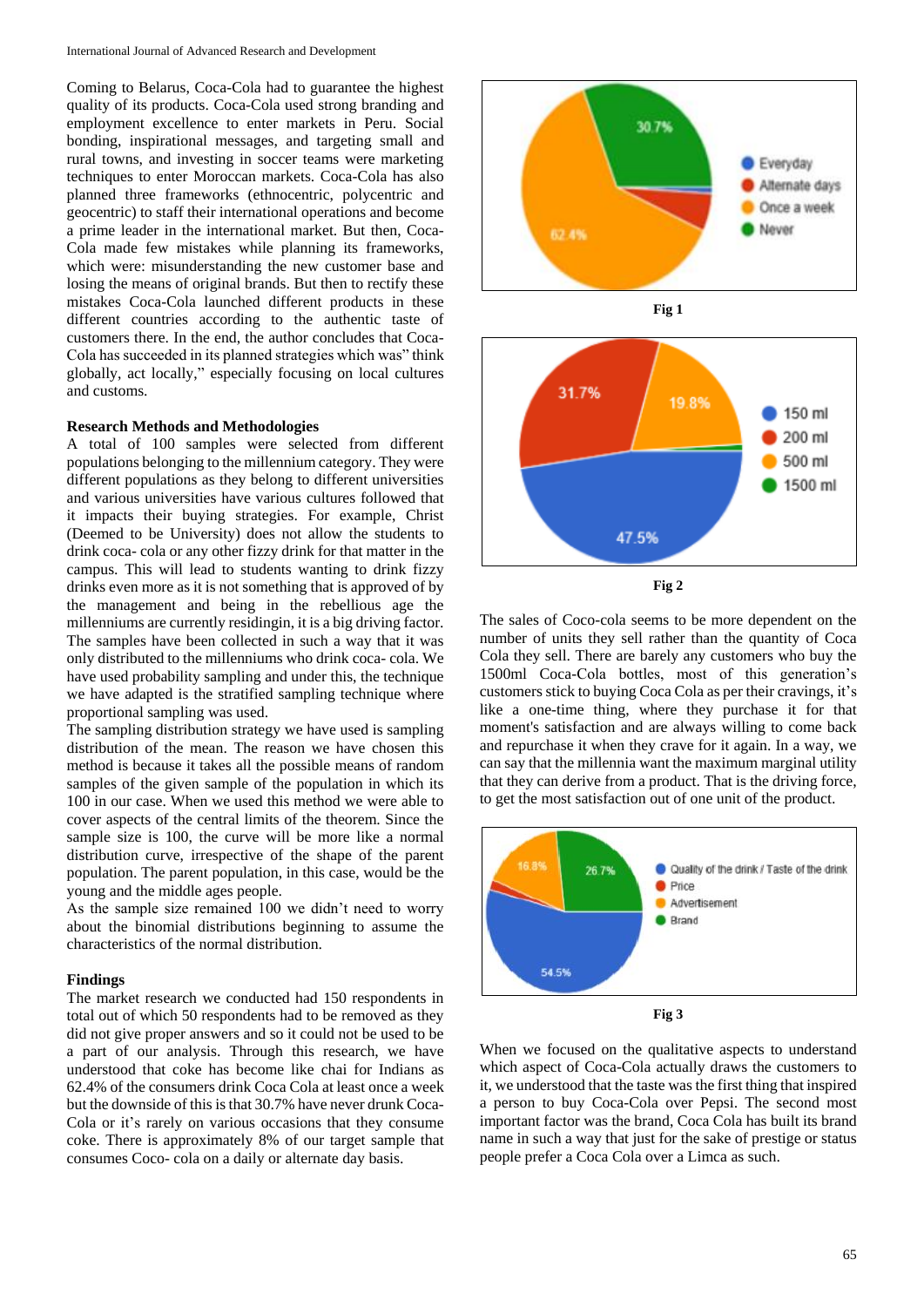



The millenniums are easily influenced by the new trends yet when it came to Coca-Cola 80% of the population preferred the normal coke over the variants of Coca Cola. Obviously, the price is still an important factor as we can say that the demand is equally proportionate to the price of the product.

### **Frequency table**

**Table 1:** Are you influenced by advertisement during the festival seasons?

|       |       | Frequency | Percent | Valid Percent | Cumulative<br>Percent |
|-------|-------|-----------|---------|---------------|-----------------------|
| Valid |       |           | 139     | 13.9          | 13.9                  |
|       |       | 15        | 14.9    | 14.9          | 28.7                  |
|       |       | 39        | 38.6    | 38.6          | 67.3                  |
|       |       | 17        | 16.8    | 16.B          | 84.2                  |
|       |       | 16        | 15.8    | 15.8          | 100.0                 |
|       | Total | 101       | 100.0   | 100.0         |                       |

**Table 2:** How to often do you drink cake in a Week

|       |                | Frequency | Percent | Valid Percent | Cumulative<br>Percent |
|-------|----------------|-----------|---------|---------------|-----------------------|
| Valid | Alternate days | 6         | 5.9     | 5.9           | 59                    |
|       | Everyday       |           | 1.0     | 1.0           | 6.9                   |
|       | Newer          | 31        | 30.7    | 30.7          | 37.6                  |
|       | Once a week    | 63        | 62.4    | 62.4          | 100.0                 |
|       | Total          | 101       | 100.0   | 100.0         |                       |

**Table 3:** what attracts you to Cake

|       |                                              | Frequency | Percent | Valid Percent | Cumulative<br>Percent |
|-------|----------------------------------------------|-----------|---------|---------------|-----------------------|
| Valid | Advertisement                                |           | 16.8    | 16.8          | 16.8                  |
|       | Brand                                        | 27        | 26.7    | 26.7          | 43.6                  |
|       | Price                                        |           | 2.0     | 2.0           | 45.5                  |
|       | Cuality of the drink / Taste<br>of the drink | 55        | 545     | 54.5          | 100.0                 |
|       | Total                                        | 101       | 100.0   | 100.D         |                       |

### **Univariate analysis of variance**

**Table 4:** between. Subject factors

|                                             |                                              | N  |
|---------------------------------------------|----------------------------------------------|----|
| What attracts you to coke                   | Advertisement                                |    |
|                                             | Brand                                        | 27 |
|                                             | Price                                        |    |
|                                             | Quality of the drink / Taste<br>of the drink | 55 |
| How long have you been<br>buying coke for ? | 1-5 years                                    | 16 |
|                                             | Last few months                              | 3  |
|                                             | More than 5 years                            | 69 |
|                                             | More than a year                             | 13 |

### **Tests of between-subjects effects**

**Table 5**

| Source                              |            | Type III Sum<br>of Squares | er     | Mean Square        |        | Sig. |
|-------------------------------------|------------|----------------------------|--------|--------------------|--------|------|
| Intercept                           | Hypothesis | 16.027                     |        | 16.027             | 17.029 | .000 |
|                                     | Errer      | 84.751                     | 93.047 | $541$ <sup>*</sup> |        |      |
| halfie auousmandusfield             | Hypothesis | 22.987                     |        | 22.987             | 19.228 | .000 |
| edwiththebrand                      | Esrer      | 102.810                    | 96     | $1.195^{0}$        |        |      |
| Whatattractsycutocoke               | Hypothesis | 3.509                      | э      | 1.203              | 849    | 483  |
|                                     | Etrer      | 29.061                     | 20.507 | 1.417 <sup>0</sup> |        |      |
| Howlonghaveyoubeenbuy               | Hypothesis | 366                        |        | .122               | .084   | .968 |
| ingcokefor                          | Errer      | 22.986                     | 15,757 | 1.459 <sup>6</sup> |        |      |
| Whatattractsyoutocoke *             | Hypothesis | 11.523                     |        | 1.646              | 1.377  | 226  |
| Howlonghaveyoubeenbuy<br>ingcoketor | Errer      | 102.810                    | 86     | 1.195 <sup>8</sup> |        |      |

### **T-test**

**Table 6:** One-sample statistics

|                                                                         | N   | Mean | Std. Deviation | Std. Error<br>Mean |
|-------------------------------------------------------------------------|-----|------|----------------|--------------------|
| Are you influenced by<br>advertisements during<br>the festival seasons? | 101 | 3.06 | 1.231          | .123               |
| To what extent are you<br>satisfied with the brand?                     | 101 | 2.80 | 1.158          | .115               |
| To which extent will you<br>recommend coke to your<br>friends?          | 101 | 3.12 | 1.251          | .125               |

#### **Table 7:** One sample test

|                                                                         | $Test Value = 0$ |     |                 |                   |                                              |       |  |  |
|-------------------------------------------------------------------------|------------------|-----|-----------------|-------------------|----------------------------------------------|-------|--|--|
|                                                                         |                  |     |                 | Mean              | 95% Confidence Interval of the<br>Difference |       |  |  |
|                                                                         |                  | df  | Sig. (2-tailed) | <b>Difference</b> | Lower                                        | Upper |  |  |
| Are you influenced by<br>advertisements during<br>the festival seasons? | 24.968           | 100 | .000            | 3.059             | 2.82                                         | 3.30  |  |  |
| To what extent are you<br>satisfied with the brand?                     | 24.323           | 100 | .000            | 2.802             | 2.57                                         | 3.03  |  |  |
| To which extent will you<br>recommend coke to your<br>friends ?         | 25.049           | 100 | .000            | 3.119             | 2.87                                         | 3.37  |  |  |

## **Hypothesis Testing Outcome**

- 1. Social media marketing is the best way of marketing for Coca-Cola.
- 2. Consumer Satisfaction does have a direct relationship with the price of the product.
- 3. Age does have a significant impact on the consumption of Coca-Cola.

## **Learning Outcome**

- To analyze the customer behavior of a particular target market segmented and restricted in a specified geographical location.
- The effectiveness of unconventional marketing strategies on millennial.
- The ability of a company to capitalize on its footfall and brand image.
- Risk management and protection of brand image through popularity in majority customer population.
- Knowing the seasonal effects on the sales of the product.
- Analyzing the fast-paced customer trend changes in the millennial target segment.

### **Limitations of the study**

Every paper has a scope of improvement and every paper with the reference to other papers has touched upon a new aspect of the research conducted on the specific topic and has opened its doors to a whole new forum for research. When a whole new form of research is opened there are definitely limitations that lead to more papers in that field.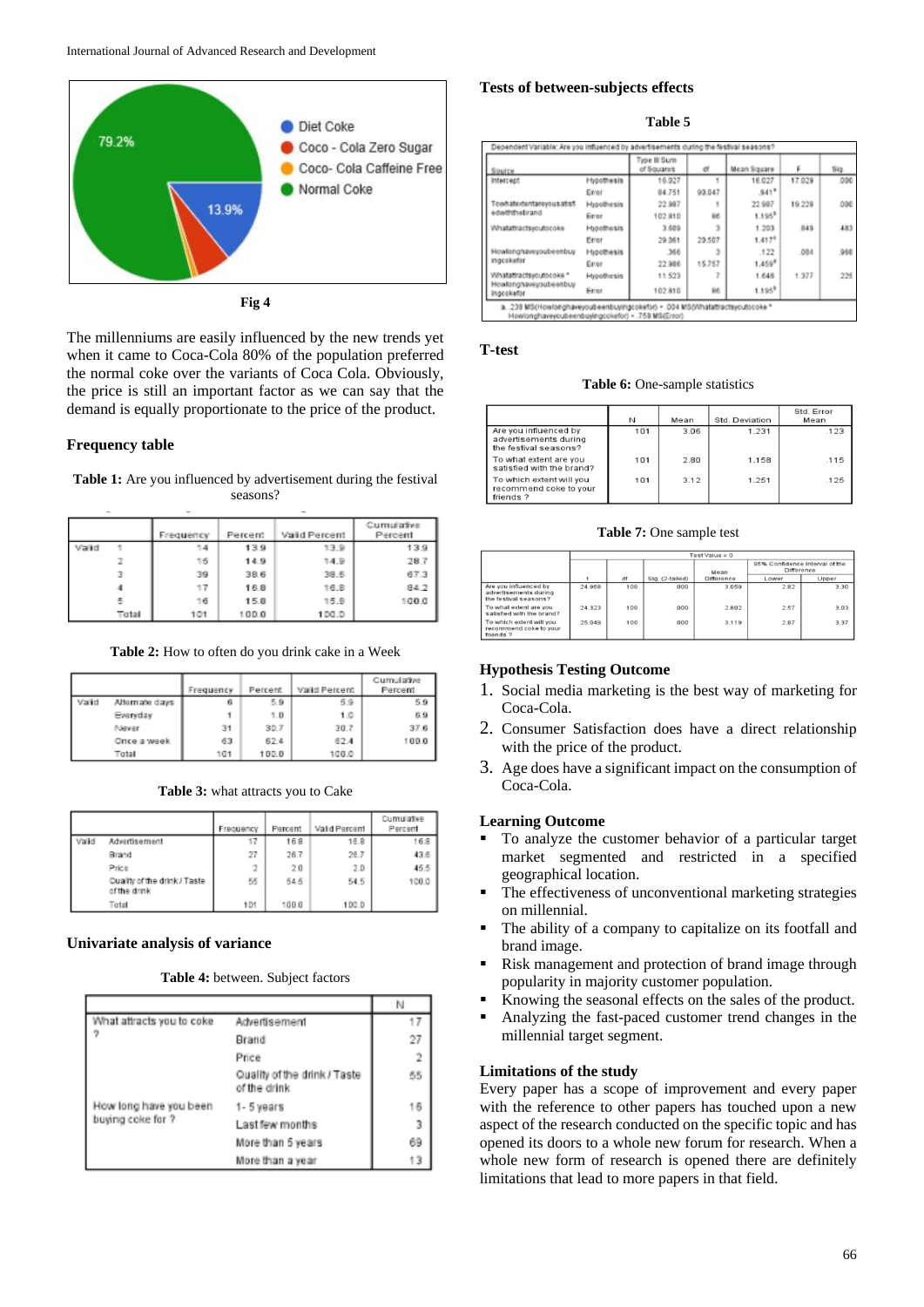The limitations of this paper would be the lack of resources as we did not have any funding for this project so other than the data we gathered we were not able to look into other marketing aspects of coca- cola.

Choosing a specific company represents one of our major limitations because it did not allow us to compare the efficiency of the competitors marketing strategies. The collection of data also posed as a limitation because we had to constrict this research to India instead of the international marketing strategies of Coca Cola.

We also had biased errors is our paper due to the faulty process of selection because the entire target audience who were a part of the sample did not respond to the questionnaire. We faced Non-Sampling errors when the respondents did not take the questionnaire seriously and did not provide accurate information. Out of the 150 respondents we had to scrap 50 respondents as they were not valid answers to the questions and were done for the sake of it.

### **Conclusions**

Through this research paper, we have concluded that millennials are easily influenced by social media marketing but they are extremely influenced during the festive season because of the number of online offers that happen during those periods. India being the price sensitive market it makes its customers extremely sensitive to the minute changes in the prices of a product which leads to a decrease in demand if the price is high and an increase in demand if the price is low. Through our study we understood that a direct relationship exists between the price of a product and consumer satisfaction. Looking at the aging aspects, the major consumers of Coca-Cola are the youth and teenagers whereas the middle aged and above consumers are health conscious, making Coca-Cola an unfavorable drink for them, engaging them in consumption of healthy drinks like normal tea, green tea and lemon tea. The millennials have come to a point in their life where their satisfaction is what matters to them most and if the product of their desire is moderately priced, they are willing to pay for it and get the satisfaction. Coca-Cola has also been noticed for not providing any promotional offers which is making it lose its customers because all fizzy drinks give the customers the same satisfaction, but most importantly customers have been attracted to it because of its taste and brand, so it will have to use these factors to its advantage to remain as a duopoly in the market.

#### **Suggestions**

The future researches should focus on the international marketing aspects of Coca Cola while reviewing the additional strategies for global expansion. The quantitative analysis should focus on the entire industry rather than taking just one company. This will give the future researchers an outlook of that entire industry. The Quantitative analysis should be utilized in terms of monitoring their performance levels while using different strategies.

Suggestions to Coca- Cola

The Company can now focus on its sensory marketing as it's an important aspect of marketing but Coco-Cola has been banking its brand name and brand loyalty.

As many of the papers identified, Coco-Cola hasn't tapped into the rural markets and the best way for them to increase their market coverage is by increasing their target audience. To attract the customers of the rural market they will need to change their marketing strategies and move from mass

marketing to a narrow minded mass marketing as rural people still believe in a lot of things being a taboo starting from a girl with short clothes being the model for the advertisement of Coca Cola.

The advantage that Coco-Cola will get by moving to the rural areas is that Coca Cola will become a symbol of status where the everyone drinks. The Indians have this mindset that if people in the Rural Areas can afford a coke why can't we. This leads Coca Cola being a status symbol which has a stronger effect than their brand name.

Coca- Cola should focus on its pricing strategy and move from competitive pricing strategies to providing more discounts to the customers which gives them an incentive to buy the product that they like. This also gives the customer a feeling that they got more than they paid for.

Coco-Cola has catered to its customers by providing more variants as per their needs but they have not kept the price range in mind. If the price is too expensive regardless of what satisfaction it provides the customers, customers who are price sensitive like India will not be attracted or motivated to buy the product. This may even lead them to other alternatives.

#### **References**

- 1. Coca Cola Market Plan and Market Research. Retrieved from Study Moose, 2013, https://studymoose.com/cocacola-market-plan-and-market-research-essay
- 2. Aashish Pahwa. Coca-Cola Marketing Case Study. Retrieved from Feedough, 2018, https:// googleweblight. com/i?u=https://www.feedough.com/coca-colamarketing-study/&hl=en-IN
- 3. Abdul Munam Jamil Paracha, Muhammad Waqas, Ali Raza Khan. Consumer Preference Coca Cola versus Pepsi-Cola. Global Journal of Management and Business Research, 2012.
- 4. COCA COLA. Marketing Analysis Project Report., 2018, Retrieved from Boha Ala: https:// bohatala.com/coca-cola-marketing-analysis-projectreport/
- 5. Coca-Cola Company. Our Consumers. Retrieved from Coca Cola Official Page, 2017, https://www.cocacolacompany.com/stories/our-consumers
- 6. Coco- cola Lesson Plan. (n.d.). Retrieved from The Times 100: www.tt100.biz
- 7. Bagul DB. A Research paper on "scope for horizontal expansion for coca-cola in upcountry region". Scholarly Research Journal for Humanity Science and English Language, 2014.
- 8. David Schneider. (n.d.). Coca Cola Marketing Plan: A to Z Marketing Plan of Coca-Cola. Retrieved from Ninja Outreach: https:// googleweblight.co m/i?u =https:// ninjaoutreach.com/coca-cola-marketing-plan/&hl=en-IN
- 9. Demetris Vrontis, Ianin Sharpe. The Strategic Positioning of Coca-Cola in their Global Marketing Operation. Retrieved from Research Gate: https://www.researchgate.net/publication/233658633\_T he\_Strategic\_Positioning\_of\_Coca-Cola\_in\_their\_Global\_Marketing\_Operation
- 10. Gigi Devault. Market Research & Coca-Cola The Anti-Obesity Campaign. Retrieved from the balance small business, 2017, https://www.thebalancesmb. com/market-research-and-coca-cola-the-anti-obesitycampaign-2296760